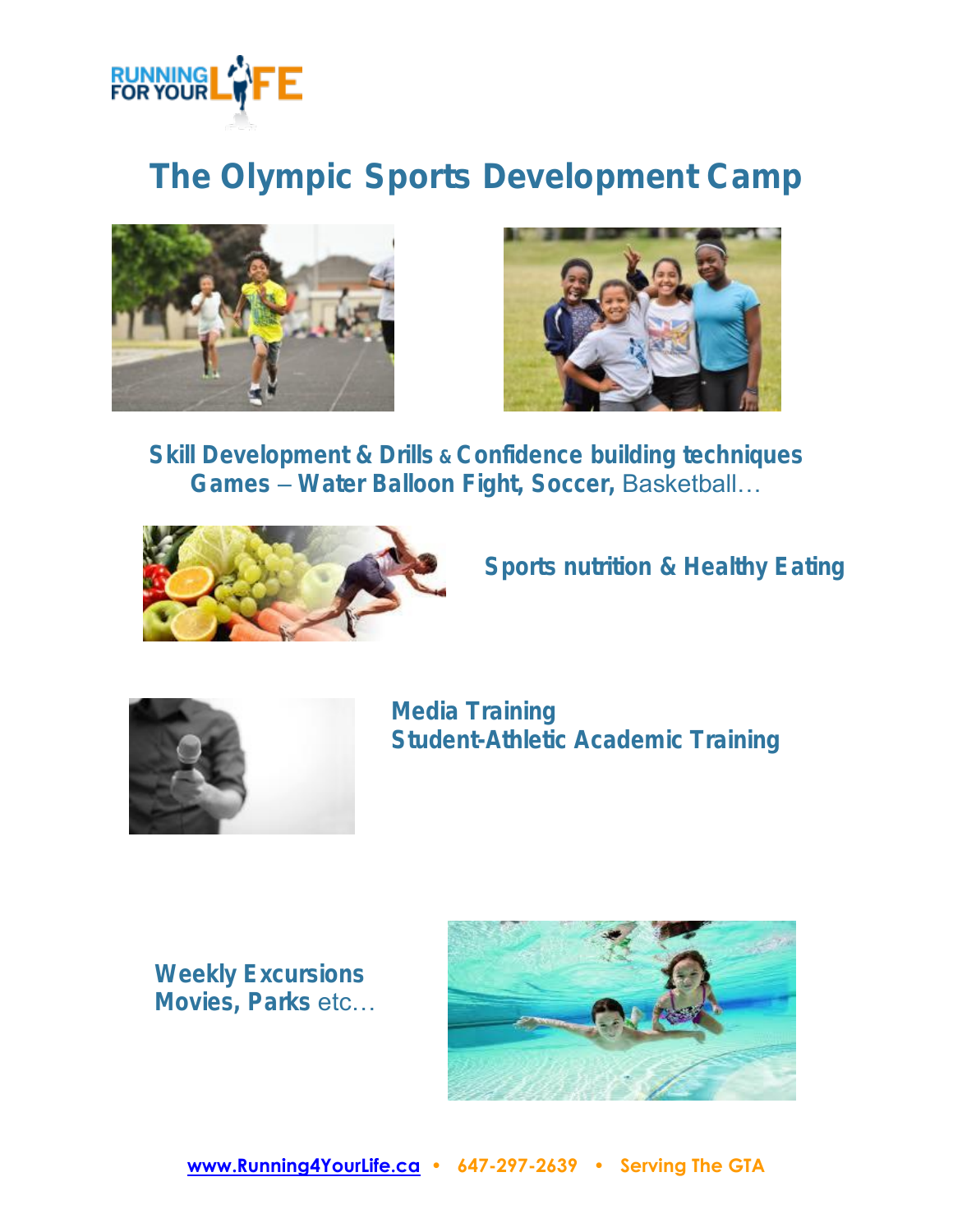

Schedule of Weekly Events:

| 8:45am             | Drop off at St. Mary's High School              |
|--------------------|-------------------------------------------------|
| 9:00am             | Introduction                                    |
| 9:30am             | Skills Development Training #1                  |
| 11:00am            | <b>Break</b>                                    |
| 11:15am            | <b>Games/Activities</b>                         |
| $12:15 \text{pm}$  | <b>Nutritional Lunch Break</b>                  |
| $1:00$ pm          | Skills Development Training #2                  |
| 2:30 <sub>pm</sub> | <b>Break</b>                                    |
| $2:45$ pm          | <b>Games/Activities</b>                         |
| $3:45$ pm          | Wrap Up                                         |
| 4:00 <sub>pm</sub> | Dismissal and Pick Up at St. Mary's High School |

Running For Your Life will provide all snacks and drinks during the Breaks. We will serve fresh fruit/vegetables and juice/water.

We will also have sunscreen on hand should your child require more.

Weekly excursions are included and more details at the beginning of each week will be provided with consent forms should these be required.

Parent/Athlete Responsibilities:

**Lunch Water Hat** Sunscreen Comfortable Shoes – Running Shoes are a MUST Proper clothing for physical fitness & change of clothes All necessary medication with instructions required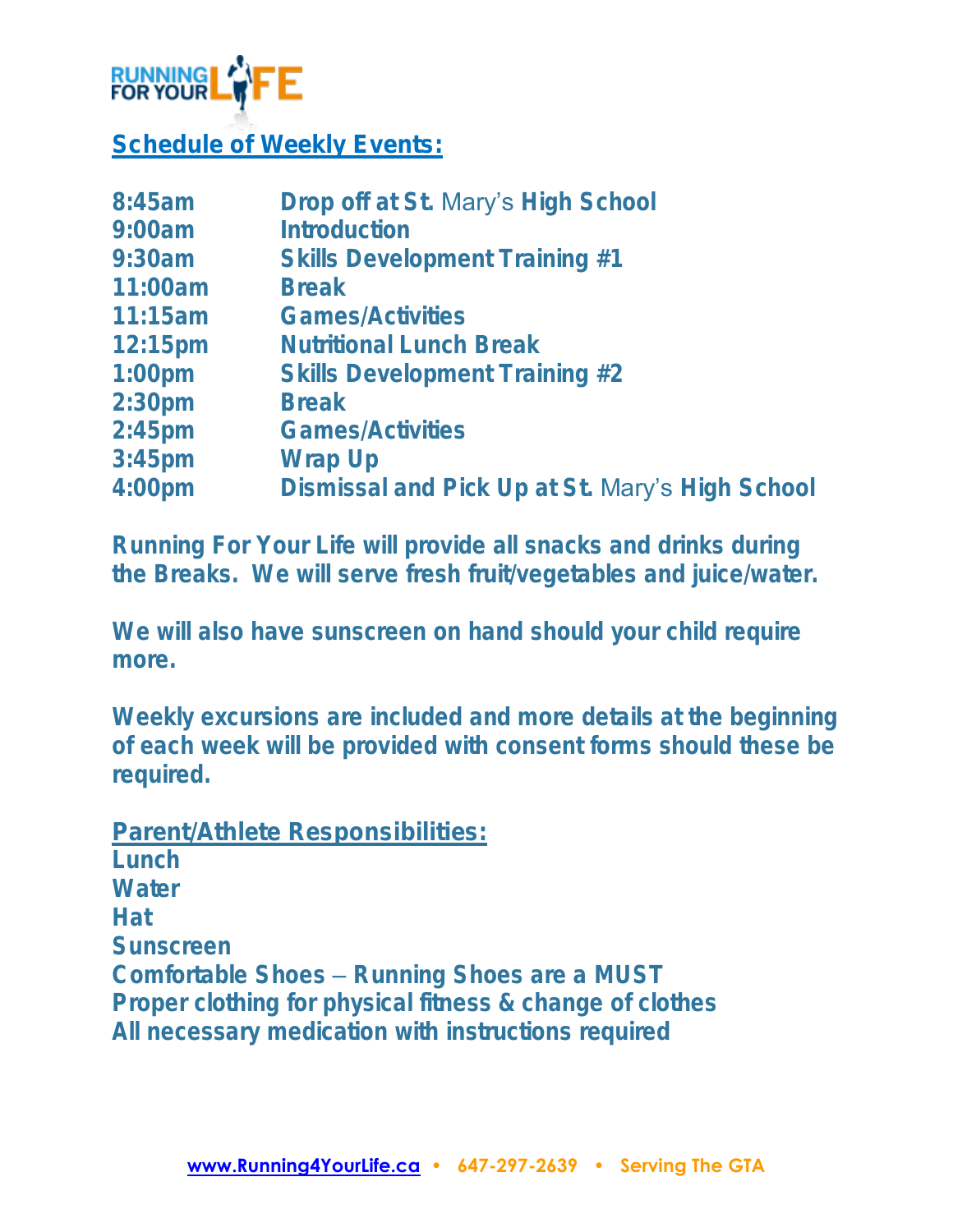

\*\*All clothing and other items should be labeled clearly with your child's name.

Running For Your Life will not be responsible for lost or stolen items.

Social Media/Hand Held Devices.

We understand the need for communication with your child via cell phones. We do ask however that during our training sessions all phones are put away. However, during out Media Training, we will encourage the use of cell phones and social media for kids as part of their learning experience.

Running For Your Life will not be responsible for lost or stolen electronic devices.

## Attitude at Camp:

Running For Your Life encourages all Athletes to come to come to Camp with a positive attitude, willing to learn new skills and to meet new friends. We look forward to the development of skill specific training for your child and fun games and activities designed to promote the skills they have learned.

Athletes who are a distraction to others will be asked to sit out from the activities and issues will be addressed with parents. It is our goal to keep all sessions fun, interactive, creative and positive.